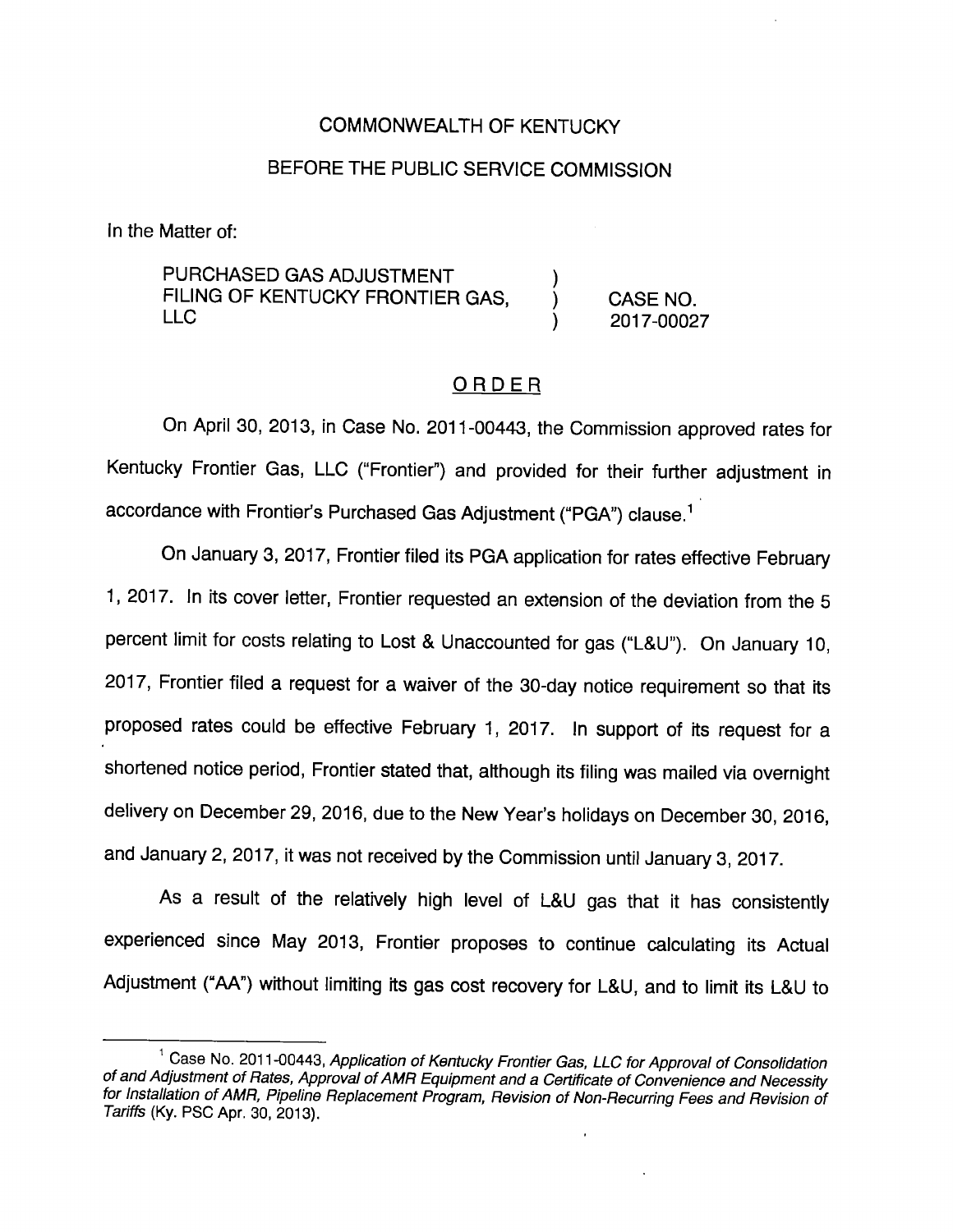10 percent instead of 5 percent in the calculation of its Expected Gas Cost ("EGG"). Similar treatment has been approved by the Commission in each of Frontier's PGA cases beginning with Case No. 2014-00304. $^2$  In the final Orders in each of those proceedings, the Commission found that passing through line loss greater than 5 percent in the calculation of Frontier's EGC and AA, and in the final reconciliation of gas cost through the Balance Adjustment ("BA"), was reasonable, but concluded that any future request for deviation from its PGA tariff in passing through line loss greater than 5 percent should include both a detailed discussion of Frontier's efforts to decrease the incidence of gas loss on its system and projections for when such losses are expected to decrease to 5 percent or below.

Frontier reported in the cover letter to its PGA application in Case No. 2016- 00135<sup>3</sup> that it had upgraded its construction equipment by adding a boring machine in an effort to improve the pace of its Pipe Replacement Program ("PRP"). Frontier further stated in Case No. 2016-00227 $^4$  that the addition of the boring machine for the 2016 construction season enabled it to replace several thousand feet of pipe in the Belfry portion of its system, which it expected to provide the best results for reducing L&U on its system. In Case No. 2016-00348, Frontier stated that in 2017 it expects to replace approximately 10,000 additional feet of pipe, with an anticipated 90 percent in the Belfry

<sup>&</sup>lt;sup>2</sup> Case No. 2014-00304, Kentucky Frontier Gas, LLC Purchased Gas Adjustment Filing and Petition for Waiver (Ky. PSC Oct. 31, 2014).

 $^3$  Case No. 2016-00135, Purchased Gas Adjustment Filing of Kentucky Frontier Gas, LLC (Ky. PSC April 7, 2016).

<sup>&</sup>lt;sup>4</sup> Case No. 2016-00227, Purchased Gas Adjustment Filing of Kentucky Frontier Gas, LLC (Ky. PSC July 21, 2016).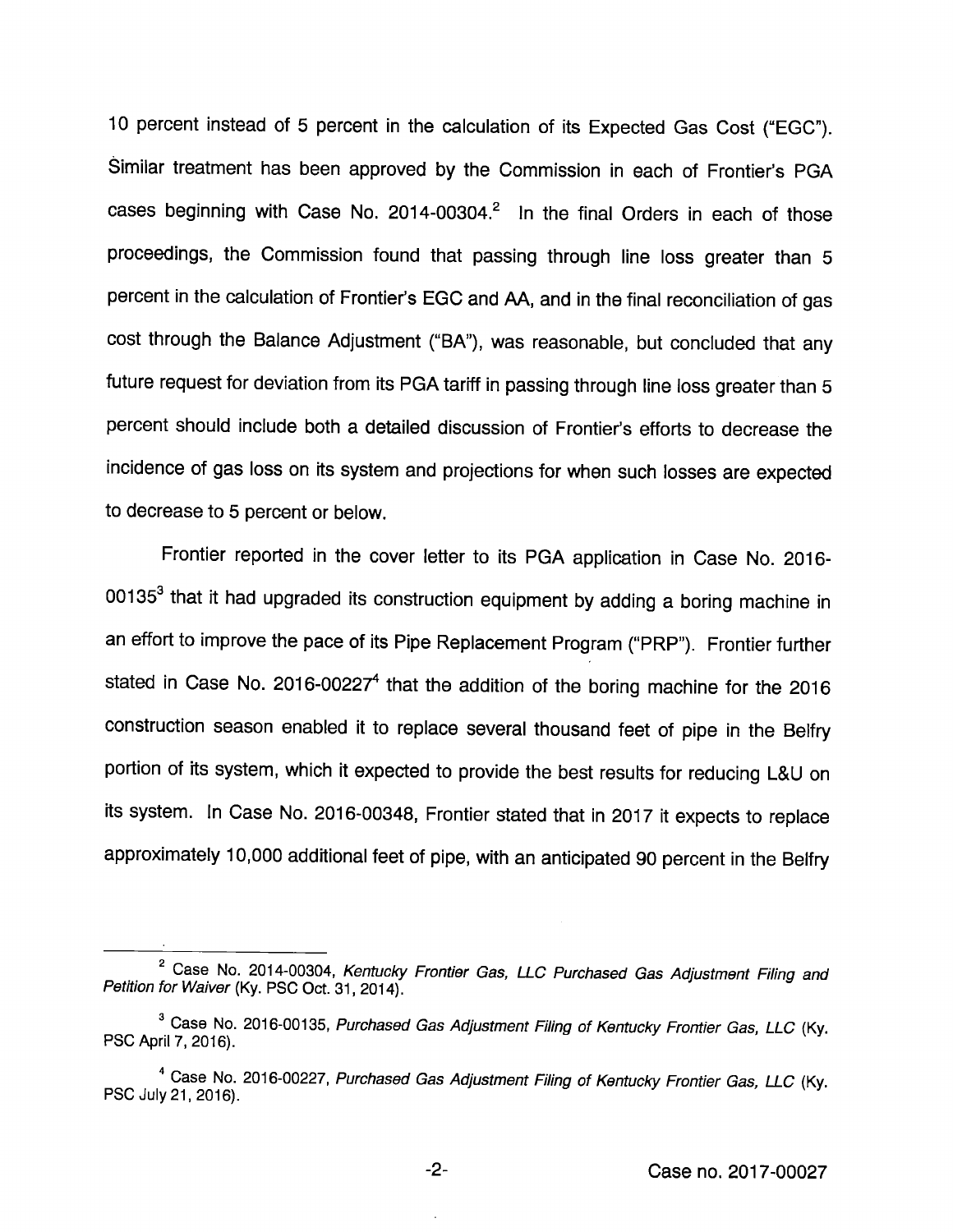portion of its system.<sup>5</sup> In its cover letter in this proceeding, Frontier states that it is continuing its intensive effort to reduce L&U, and that the Betfry portion of its system continues to be an area of major concern and effort. ®

In the cover letters to previous PGA applications, Frontier stated that it believed it was reasonable to estimate that L&U could be 5 percent by late 2017. Its current application reflects L&U for the 12 months ended October 31, 2016, of 18 percent, partially due to a major butt fusion joint failure that was undetected during July and August  $2016.<sup>7</sup>$ 

As noted above. Frontier's proposed EGG calculation does not include the standard 5 percent line loss limit, but instead limits its 18 percent 12-month L&U to 10 percent. Frontier proposes to calculate its AA based on its actual cost of gas for the quarter, with no limit on L&U volumes. Based on purchase and sales volumes provided in Frontier's AA calculation, line losses for the three months ended October 31, 2016, were approximately 40 percent, which can be attributed in large part to the previously discussed joint fusion failure.<sup>8</sup>

After reviewing the record in this case and being otherwise sufficiently advised, the Commission finds that:

<sup>&</sup>lt;sup>5</sup> Case No. 2016-00348, Purchased Gas Adjustment Filing of Kentucky Frontier Gas, LLC (Ky. PSC Oct. 27, 2016). Response to Commission Staff's First Request for Information, Item 4.

<sup>&</sup>lt;sup>6</sup> Cover letter to Application.

 $^7$  Case No. 2016-00348, Frontier's Response to Staff's First Request, Item 1.a.

 $B/d$ .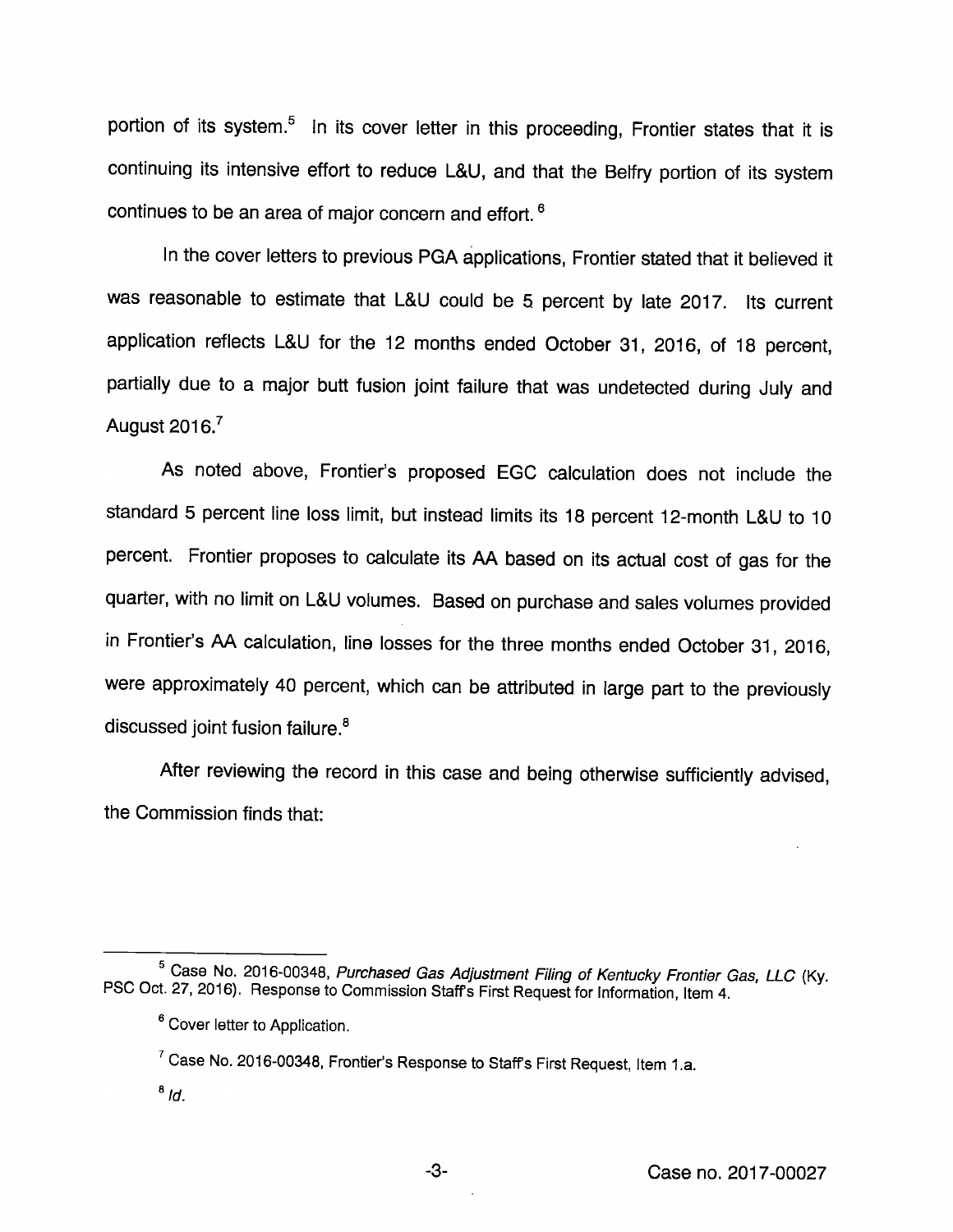1. Frontier's notice includes revised rates designed to pass on to its customers its expected change in wholesale gas costs and to recover its actual past cost of gas with no limit on L&U cost recovery.

2. Frontier's request for continuation of the deviation from its PGA tariff in passing through line loss greater than 5 percent in the calculation of its EGG and instead limiting its 18 percent line loss to 10 percent is reasonable and should be approved. Based on Frontier's intent to continue efforts in the Belfry portion of its system and the previously discussed repair of the leak in the Auxier portion of its system, an L&U limit of 10 percent appears reasonable for projecting Frontier's gas cost through the EGG. This is consistent with our finding in Gase Nos. 2016-00227 and 2016-00348. The Gommission further finds that Frontier's request to include L&U greater than 5 percent in the calculation of its current quarter AA is reasonable based on the leak and subsequent repair as documented in Gase No. 2016-00348.

3. Frontier's next PGA application should include a detailed update of its efforts to decrease the incidence of gas loss on its system, and a discussion of the likelihood that its L&U will be reduced to 5 percent or below by the end of this year.

4. Frontier's notice sets out an EGG of \$6.2939 per Mcf based on its use of a Golumbia Gas of Kentucky ("Golumbia") Intrastate Utility Service ("lUS") rate that is no longer in effect and has since been increased.<sup>9</sup> Correcting this produces an EGC of \$6.3079 per Mcf, which is an increase of \$.7672 per Mcf from the previous EGG of \$5.5407 per Mcf.

4. Frontier's notice sets out no current Refund Adjustment.

<sup>&</sup>lt;sup>9</sup> See Case No. 2016-00162, Application of Columbia Gas of Kentucky, Inc. for an Increase in Base Rates (Ky. PSC Dec. 22, 2016).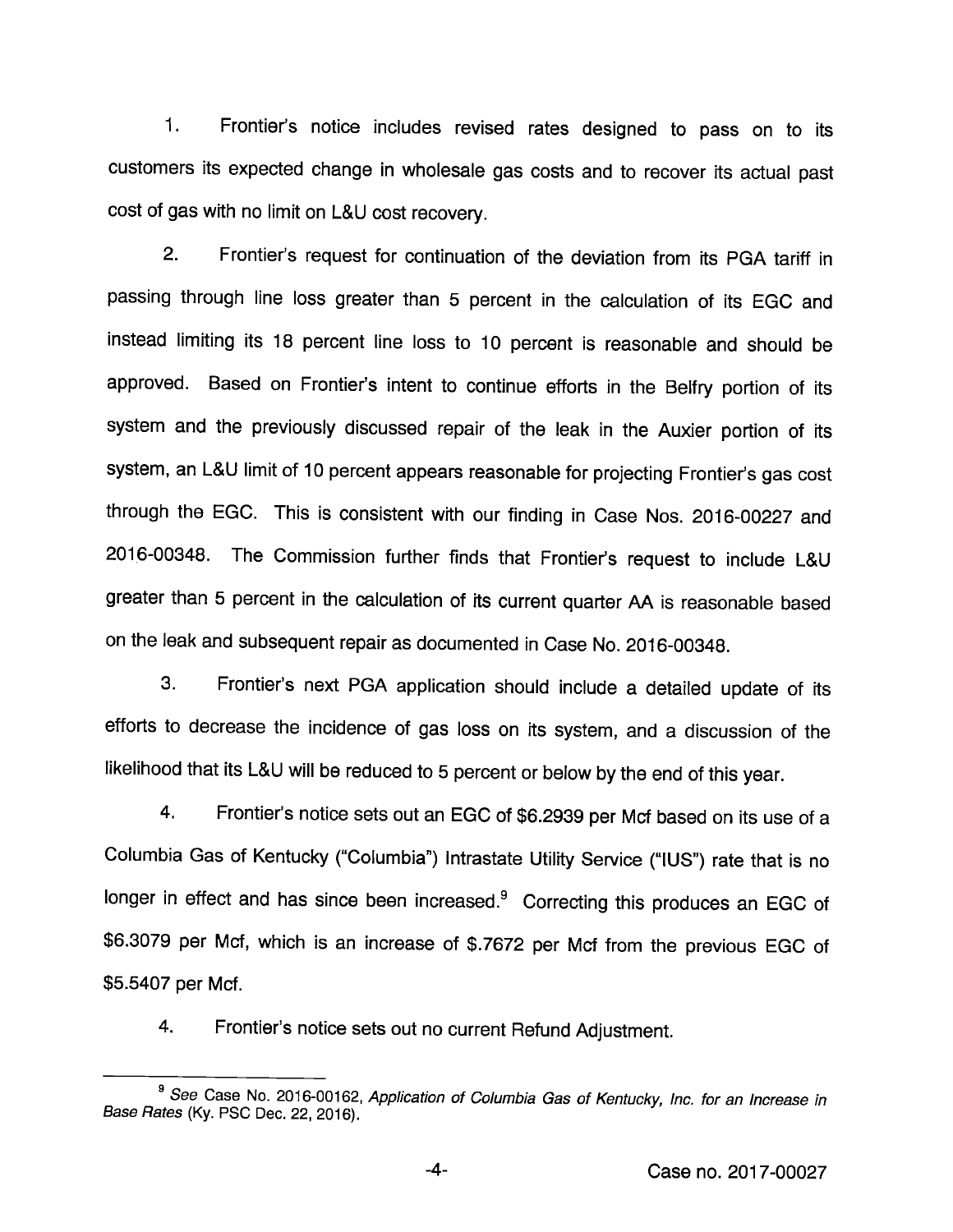5. Frontier's notice sets out a current quarter AA of \$.3207 per Met. Frontier's total AA is \$.3065 per Met, which is an increase of \$.3104 per Mcf from its previous total AA of (\$.0039) per Mcf.

6. Frontier's notice sets out a current quarter BA of \$.0604 per Mcf. Frontier's total BA is (\$.0910) per Mcf, which is an increase of \$.0568 per Mcf from its previous total BAof (\$.1478) per Mcf.

7. Frontier's corrected Gas Cost Recovery ("GOR") rate is \$.65234 per Ccf, or \$6.5234 per Mcf, which is an increase of \$1.1344 per Mcf from its previous rate of \$5.3890 per Mcf.

8. KRS 278.180(1) requires Frontier to provide the Commission with 30 days' notice of any change in rates. Based on Frontier's application's acceptance for filing as of January 3, 2017, the earliest that Frontier's new rates and tariff can be effective is February 2, 2017, rather than its requested effective date of February 1, 2017.

9. Frontier's request to shorten its notice to the Commission by one day and to permit its change in rates to go into effect on February 1, 2017, rather than on February 2, 2017, is based on the closure of the Commission's offices on Friday, December 30, 2016, and Monday, January 2, 2017, for the New Year's holidays, and on the closure of the Commission's offices on Saturday, December 31, 2016, and Sunday, January 1, 2017, is reasonable and should be approved.

10. The revised rates as set forth in the Appendix to this Order are fair, just and reasonable, and should be approved for service rendered by Frontier on and after February 1, 2017.

Case no. 2017-00027

-5-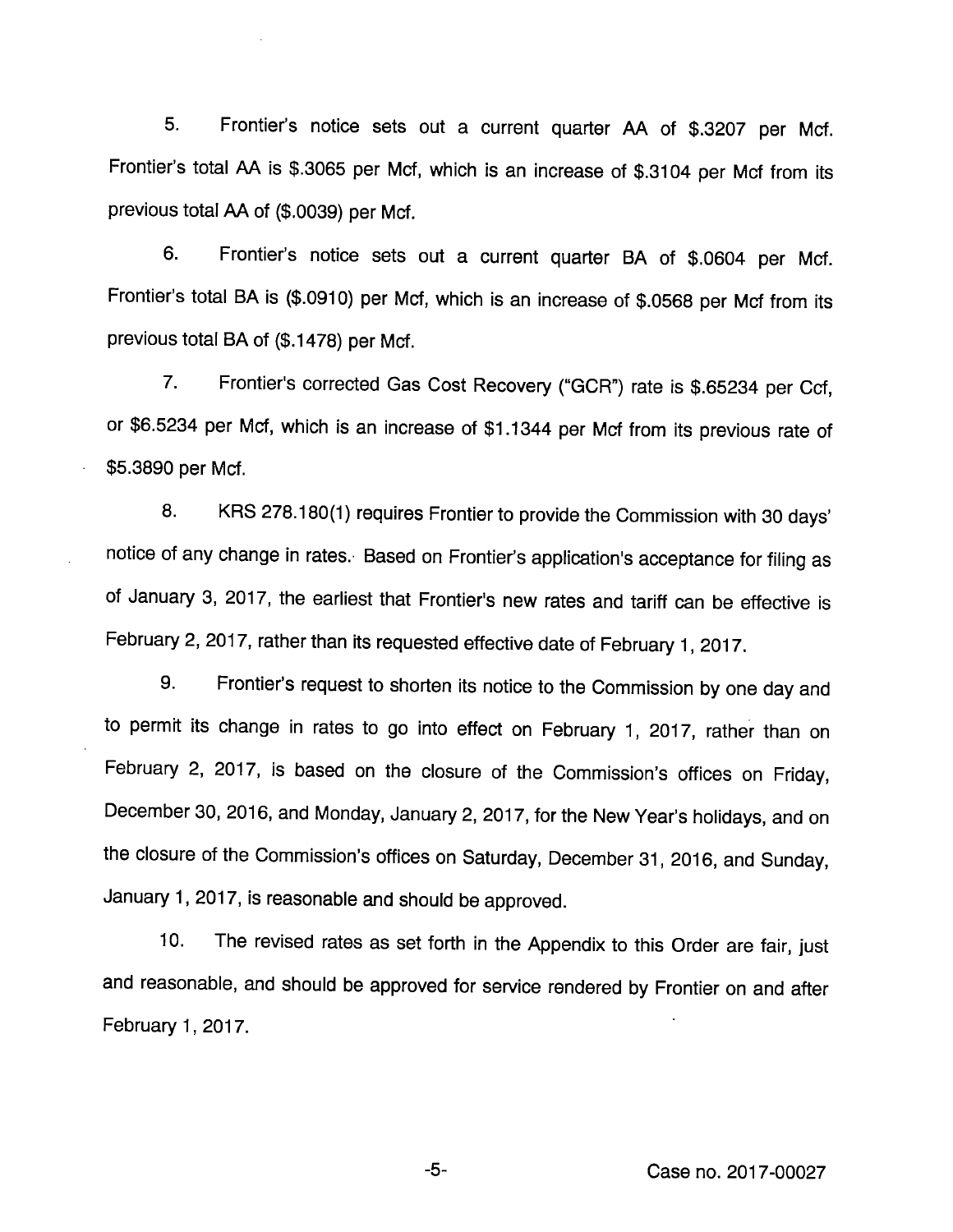IT IS THEREFORE ORDERED that:

1. Frontier's request to shorten its notice to the Commission from 30 days to 29 days and for its new rates to be effective for service rendered on and after February 1, 2017, is granted.

2. The rates proposed by Frontier are denied.

3. The rates set forth in the Appendix to this Order are approved for final meter readings by Frontier on and after February 1, 2017.

4. Within 20 days of the date of this Order, Frontier shall file with this Commission, using the Commission's electronic Tariff Filing System, revised tariff sheets setting out the rates approved herein and reflecting that they were approved pursuant to this Order.

5. Frontier shall include in its next PGA application for rates to be effective May 1, 2017, a detailed update of its efforts to decrease the incidence of gas loss on its system, and a discussion of the likelihood that its L&U will be reduced to 5 percent or below by the end of this year.

By the Commission

ENTERED JAN 2 6 2017 KENTUCKY PUBLIC SERVICE COMMISSION

ATTEST:

Cason D. Grunwell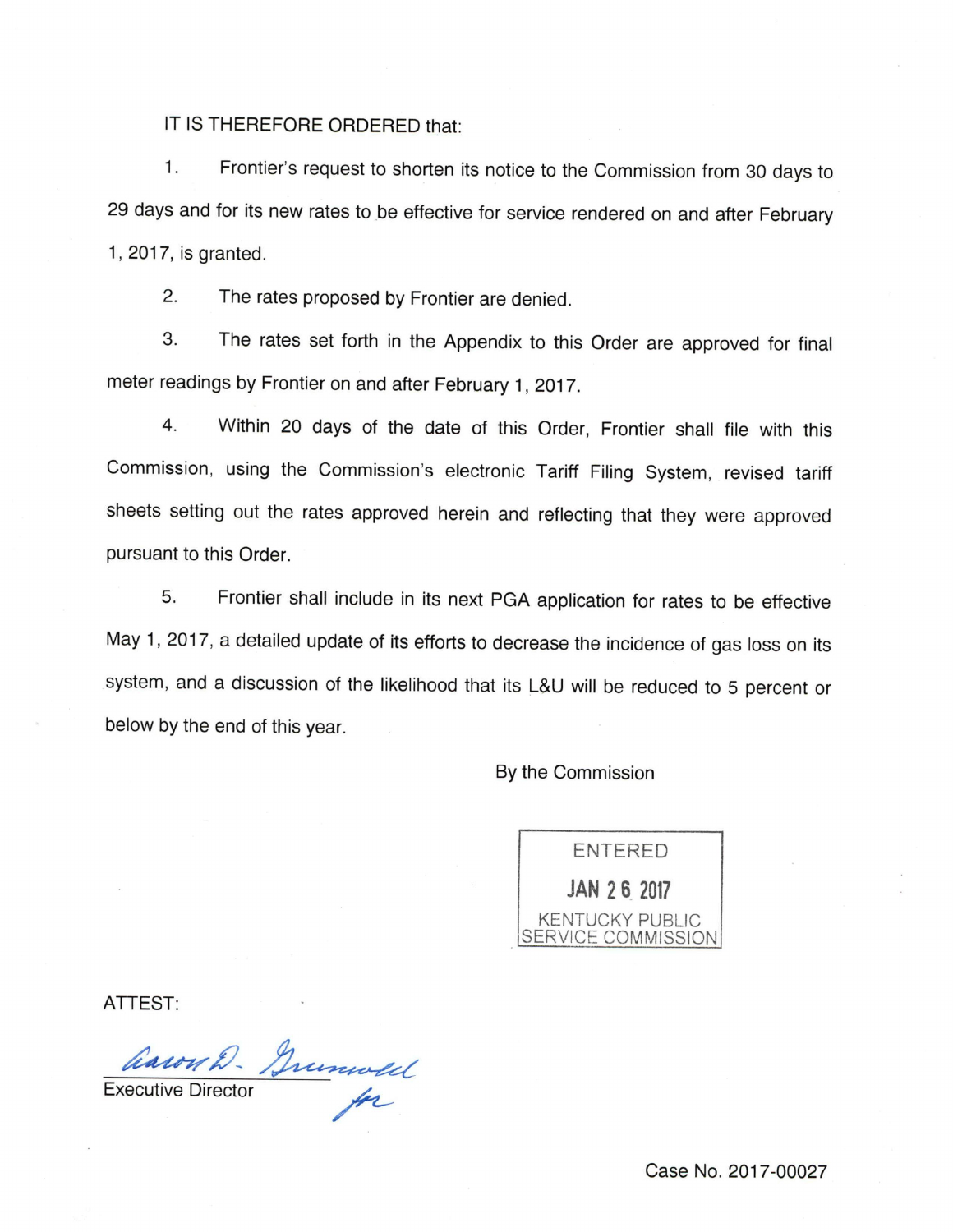#### APPENDIX

## APPENDIX TO AN ORDER OF THE KENTUCKY PUBLIC SERVICE COMMISSION IN CASE NO. 2017-00027 DATED **JAN 2 6 2017**

The following rates and charges are prescribed for the customers in the area served by Kentucky Frontier Gas, LLC. All other rates and charges not specifically mentioned herein shall remain the same as those in effect under authority of the Commission prior to the effective date of this Order.

# Residential and Small Commercial

|                            | <b>Base Rate</b>    | <b>Gas Cost</b><br>Rate | Total     |
|----------------------------|---------------------|-------------------------|-----------|
| Customer Charge<br>All Ccf | \$10.00<br>\$.42023 | \$.65234                | \$1.07257 |

### Large Commercial

|                                   | <b>Base Rate</b>    | <b>Gas Cost</b><br>Rate | Total    |
|-----------------------------------|---------------------|-------------------------|----------|
| <b>Customer Charge</b><br>All Ccf | \$50.00<br>\$.34454 | \$.65234                | \$.99688 |